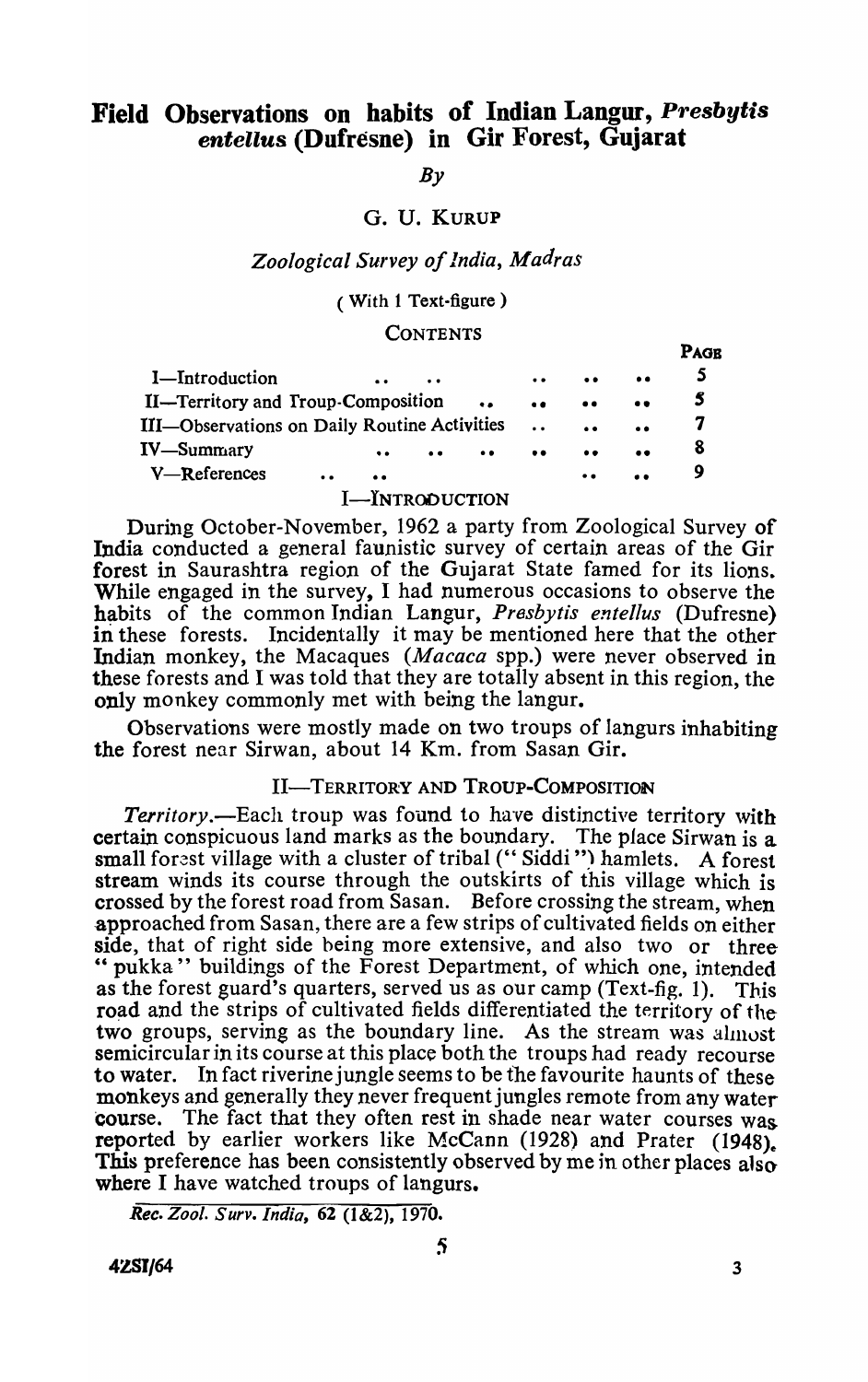Each troup confined itself to its ealmarked territory and this adherence was rather obvious by its strict application. Although the members scattered rather widely during their wanderings, they invariably stopped at the edge of the road not venturing further  $\sin$  to the other side. A few young individuals with their characteristic delinquency crossed the road sometimes, but they immediately retreated to their side on sight of any intruder (sometimes the observer) or the members of the opposite troup, even if funning into the alien territory was easier and quicker. Their sense of territorial possession is sticng, a fact which Hughes (1884) testifies by reporting two troups fighting fer a territory the larger group evicting the smaller by attacking and killing the latter's leader. Such territorial adherence is in marked contrast to the case of Macaques, where according to Nolte (1955) who studied the Bonnet Menkey  $(M, \mathcal{L})$ *radiata*), there was no marked parochialism.



TEXT-FIG. 1.--Map of camp site where two troups of Lungurs were studied.

*Troup-composition.-*There were 18 members jn one troup and about 22 in the other. Obviously the size of the troup varies to a great extent as Nolte (1955) observed troups of 50 or more at Sikandra near Akbar's Toinb and in western Himalayas near Chakrata as well as smaller troups from  $4-5$  to 17 members, elsewhere. Each troup had a leader, a large male. In addition to the leader, I could count 3 males, 10 females and 4 juveniles in the first group. The second group did not readily lend itself to counting as the jungle here was more thick and dark, but  $\tilde{I}$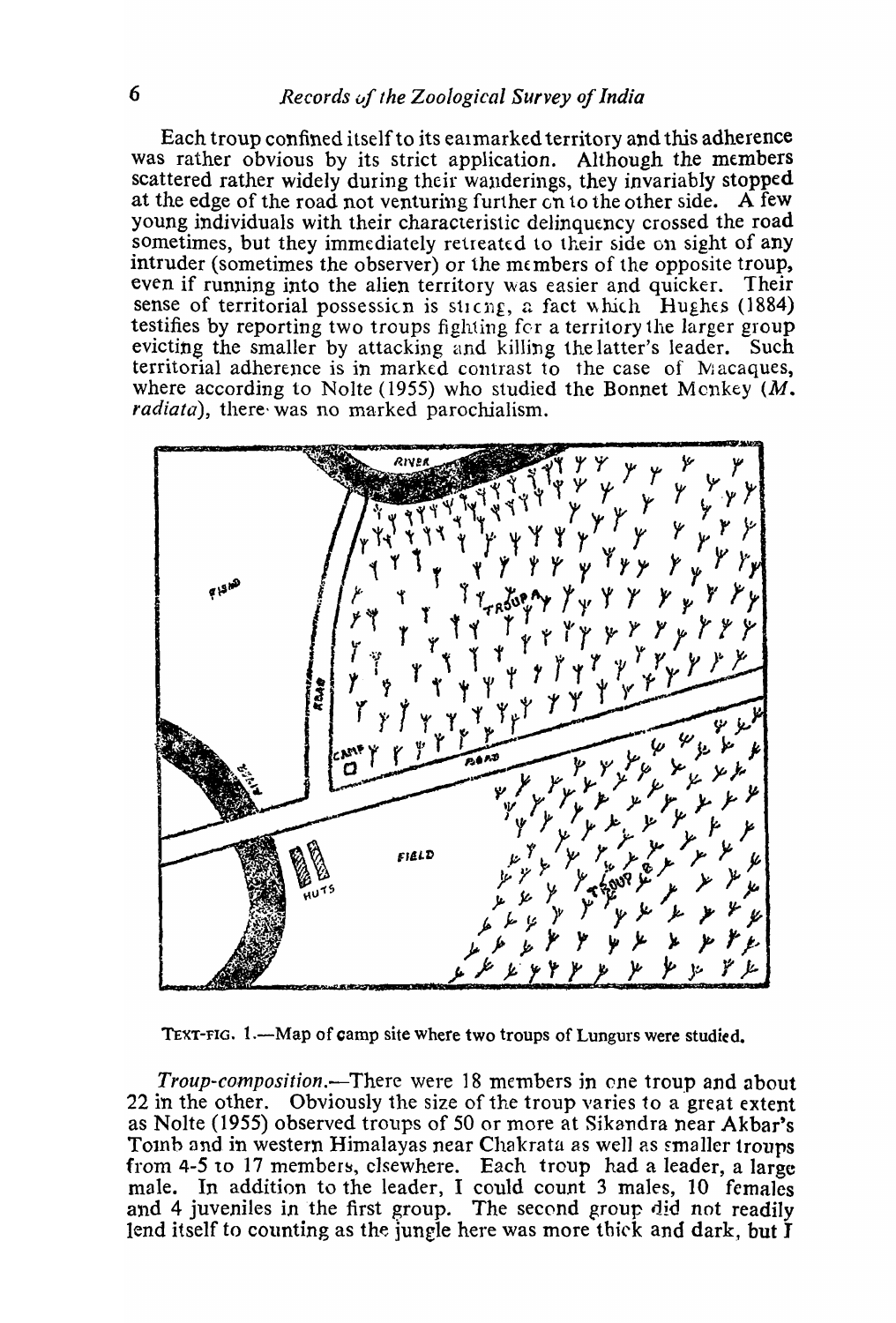could count 2 males in addition to the leader and about 6 youn g ones.<br>But the actual composition of this troup may be different. There are But the actual composition of this troup may be different. many earlier reports about exclusively male troups, *(see* Jerdon, 1867 ; Prater, 1948) but I have so far not observed anything like that. Carpenter (1935) has observed in the case of Red Spider Monkeys *(Ateles geojJroyi*  Kuhl) that large groups in their wanderings tend to divide into smaller sub-groups of various composition one of which group is of males only .and then regroup eventually in various composition during their progress through the forest. It is quite probable that what has been reported ,as exclusive male parties in the case of langurs may represent some such sub-groups belonging to a larger assemblage.

### III-OBSERVATIONS ON DAILY ROUTINE ACTIVITIES

*Daily routine.*—The activity rhythum shows two peak periods, one from 6-30 to 9 a.m. and the other from 4 to 7 p.m. During this time they 'never alight to the ground, but move along tree tops. This is the real. feeding time and the whole troup is characteristically silent, busily foraging for food among the leaves, tender shoots and fruits of the trees. I never observed them eating insects or making any efforts to ·catch some. It seems that the diurnal routine of these langurs can be categorised into three periods: (1) feeding time, (2) recreation time, and (3) resting time. There is of course considerable overlap between the last two periods. But by and large this holds good.

The food seeking goes on in real earnest till about 9 or 9-30 a.m. Thereafter, some of them mostly juveniles and females alight to open ground especially agricultural fields. Nolte (1955) also reports similar postfeeding ground movements in  $M$ . *radiata*. Crops in the fields were harvested at this time, but the fallow lands were used by the monkeys for a sort of sun-bath by the older members and for frolicking play by the youngsters. By all accounts this seems to be the recreation time, It is at this time that the first vocal exercise of the morning, a loud resounding call or some short barks are uttered by some individuals. The loud call seems to be simply a manifestation of excess energy, whereas the short bark apparently signifies some irritation or annoy-.ance.

By about 11-30 to 12 a.m. they retreat from these open places into the. shades where it is more cool. This invariably will be among a group of shady trees near the bank of the forest stream. Some of them come to the very edge of water and dip their lips into it, supporting the forepart of their body by the outstretched arms applied to the ground. They drink -only a little, perhaps being able to meet tueir water requirements from their succulent food. Those who have quenched their extra thirst now jump on to some branch of a tree overhanging the stream and may remain there motionless for a considerable time. This is also the time when the members engage in the act of grooming each other.

The resting time lasts till the afternoon heat is considerably *dissi*pated. By about 4 p.m. (slightly earlier on cloudy days) the second period of peak activity begins. But this time the indiviruals are not so much in earnest about seeking out and consuming food as in the morning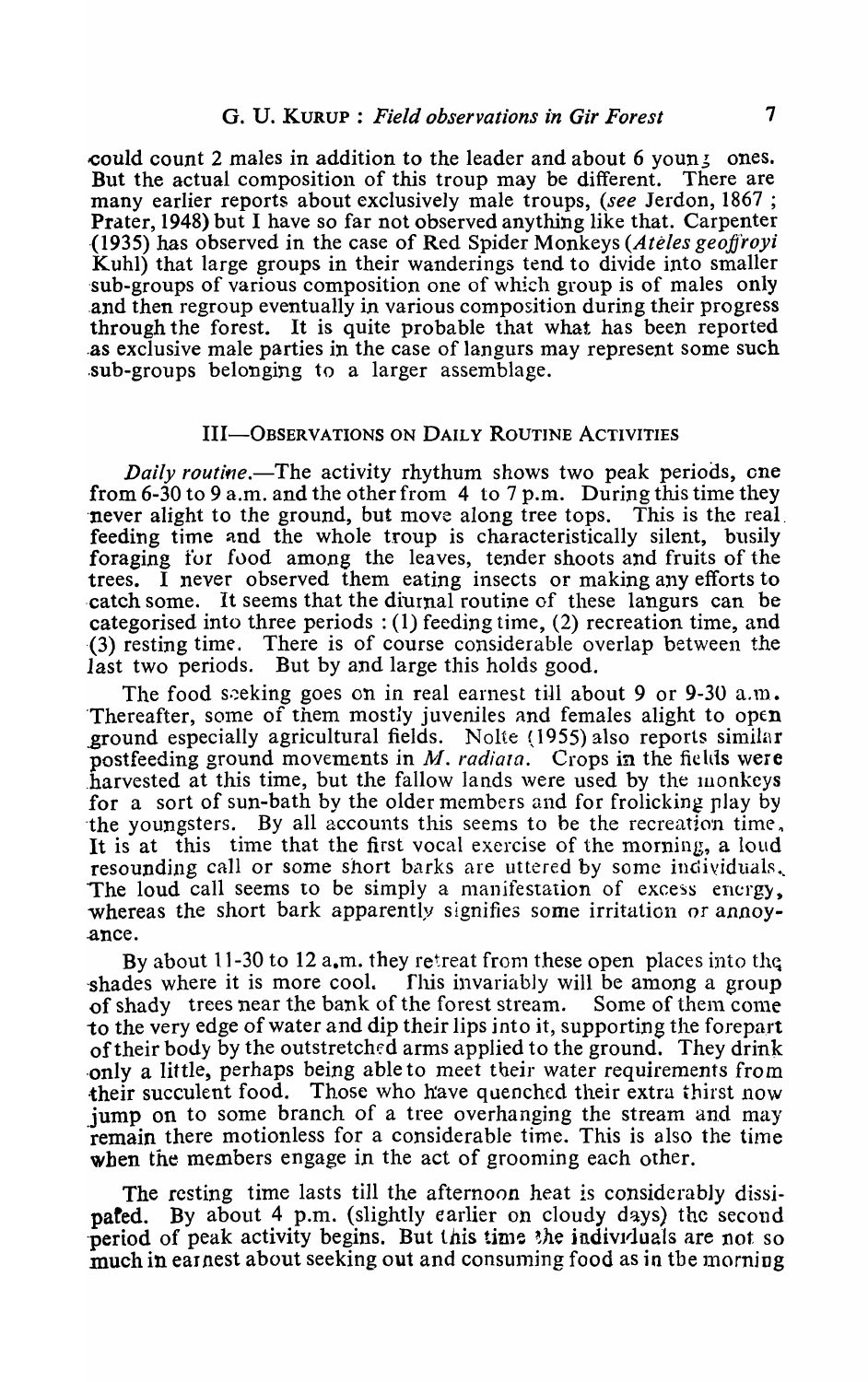as there are many apparently aimless leaps and bounces and frittering away of the time. They are also more vociferous at this time than in the morning. But towards dusk the whole troup suddenly becomes silent and starts travelling in a definite direction. In all probability there must be some regular sleeping quarter which unfortunately I had no occasion to locate.

Leader's role.—It is often possible to identify a troup by distinguishing the leader, as each troup has a large male which by its authoritative demanour gives no doubt about its unquestioned leadership. He is often bold and aggressive and may even hold his ground to watch the' intruder with a malicious expression, when the rest of the troup makes a big commotion among the tree branches by their prodigious leaps, while fleeing. The leader will be the last to bolt, and does so only after showing some boldness, threatening the intruder by a grimace of showing its. teeth and growling at hirn, sometimes uttering some low gruttering barks. This behaviour serves to hold their object of fright at bay and to give time for other members to safely evacuate. But apart from this, the part played by the leader in the social organisation of the troup appears to be limited. In the daily troup movement at best only the general direction is set by the leader, and within that direction the members are quite free to scatter in a wide area. Often other members go well in advance of the leader. But as soon as the troup is disturbed by any sign of alarm the leader cernes into his own as described above.

*Play.-As* stated in describing daily routine the time of play is immediately after the early morning feeding time. By and large, young and old alike indulge in some sort of play. This may take the form of grappling, tumbling, chasing each other, or merely running to the edge of the clearing, remain squatting for a brief while and suddenly running back. Some members at this time give vent to their playful mood by a resounding call which may be taken up by many others.

*Nursing and maternal instinct.*—As there were no infants with the troup I could not make any observations on this aspect. But I would like to append here an observation which was made at another place. Here the troup, which was small, consisted of among others a mother and its suckling infant. Other female members of the troup evinced a keen interest in the infant which appeared to be the common object of affection and concern. Often one of the females would take away the suckling infant from its mother's breast and put it to her own, or fondle it, the mother silently yielding to such behaviour. But the infant apparently possessed power of recognition of its mother, as it not only refused to -~uckle at the dry teats of such aspiring mothers but showed its unhappiness by trying to get out and reach its own mother. 1'his display of maternal instinct and family cohesion is touchingly humane and of much interest.

## IV-SUMMARY

Field observations on the habits of the Indian Langur, *Presbytts* entellus (Dufresne) were conducted in the Gir Forest, Gujarat. Two tronps of langurs were studied and it was found that each troup had